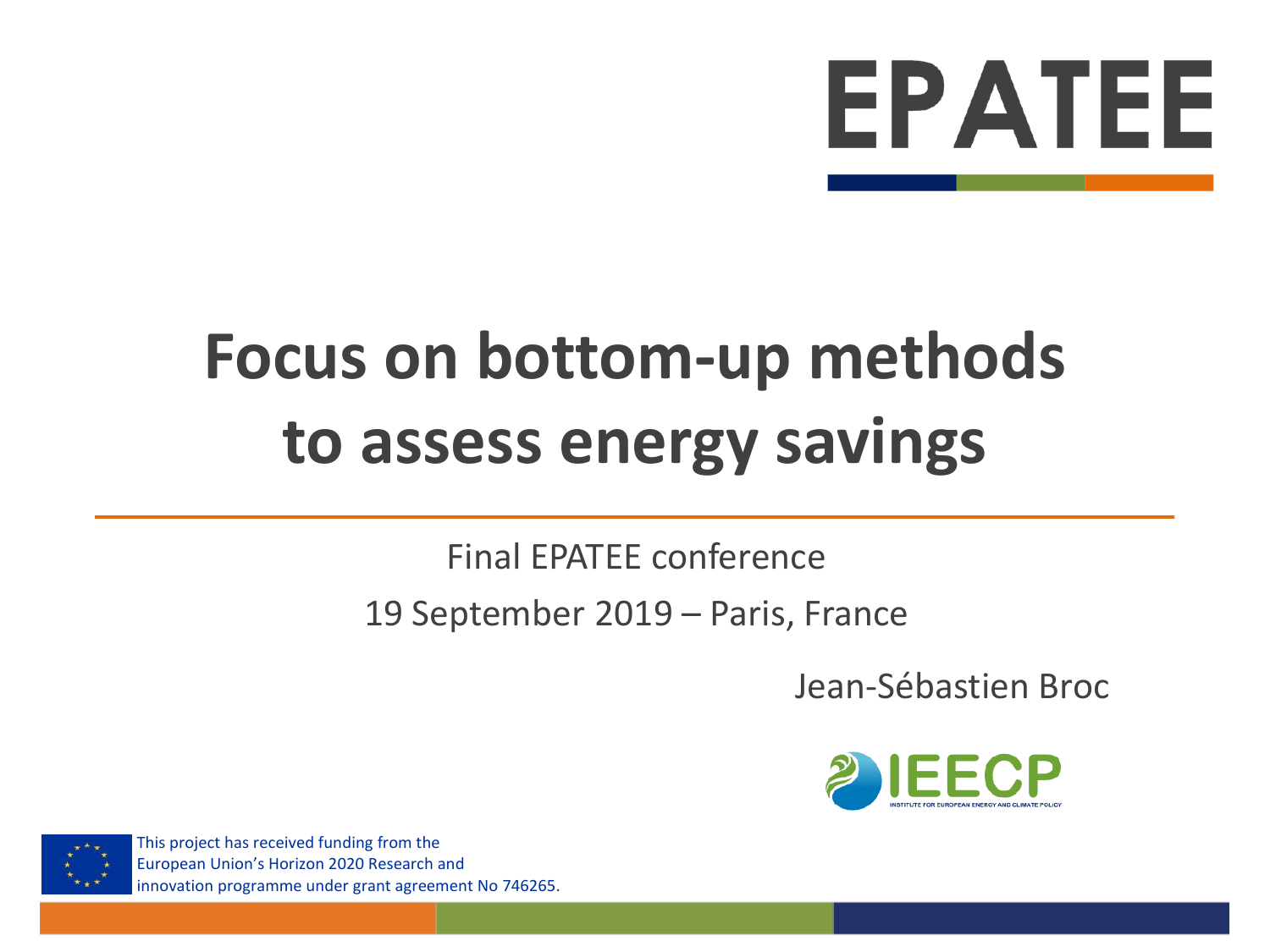### **EPATEE Regular reviews and in-depth ex-post evaluations = a good mix !**

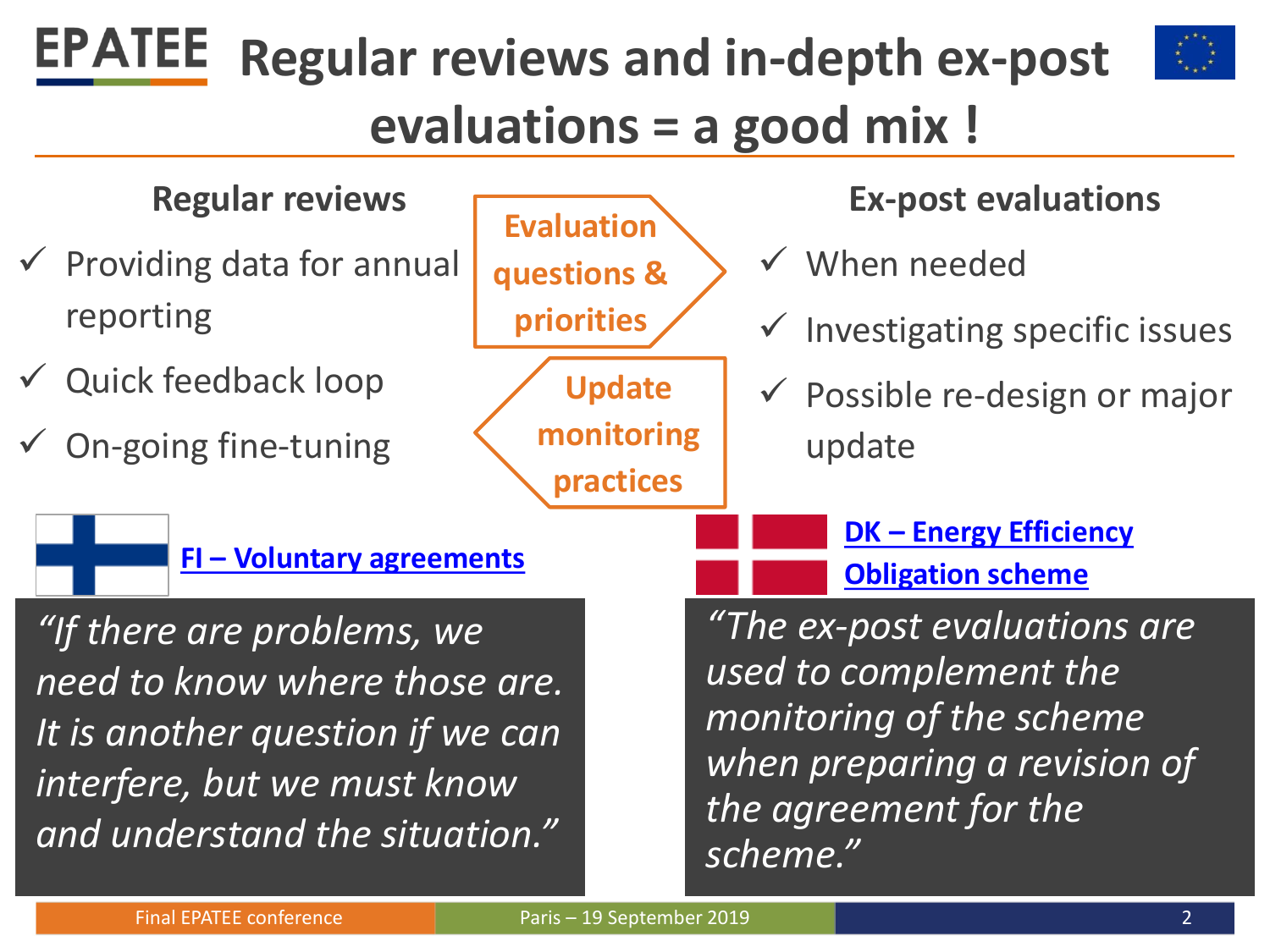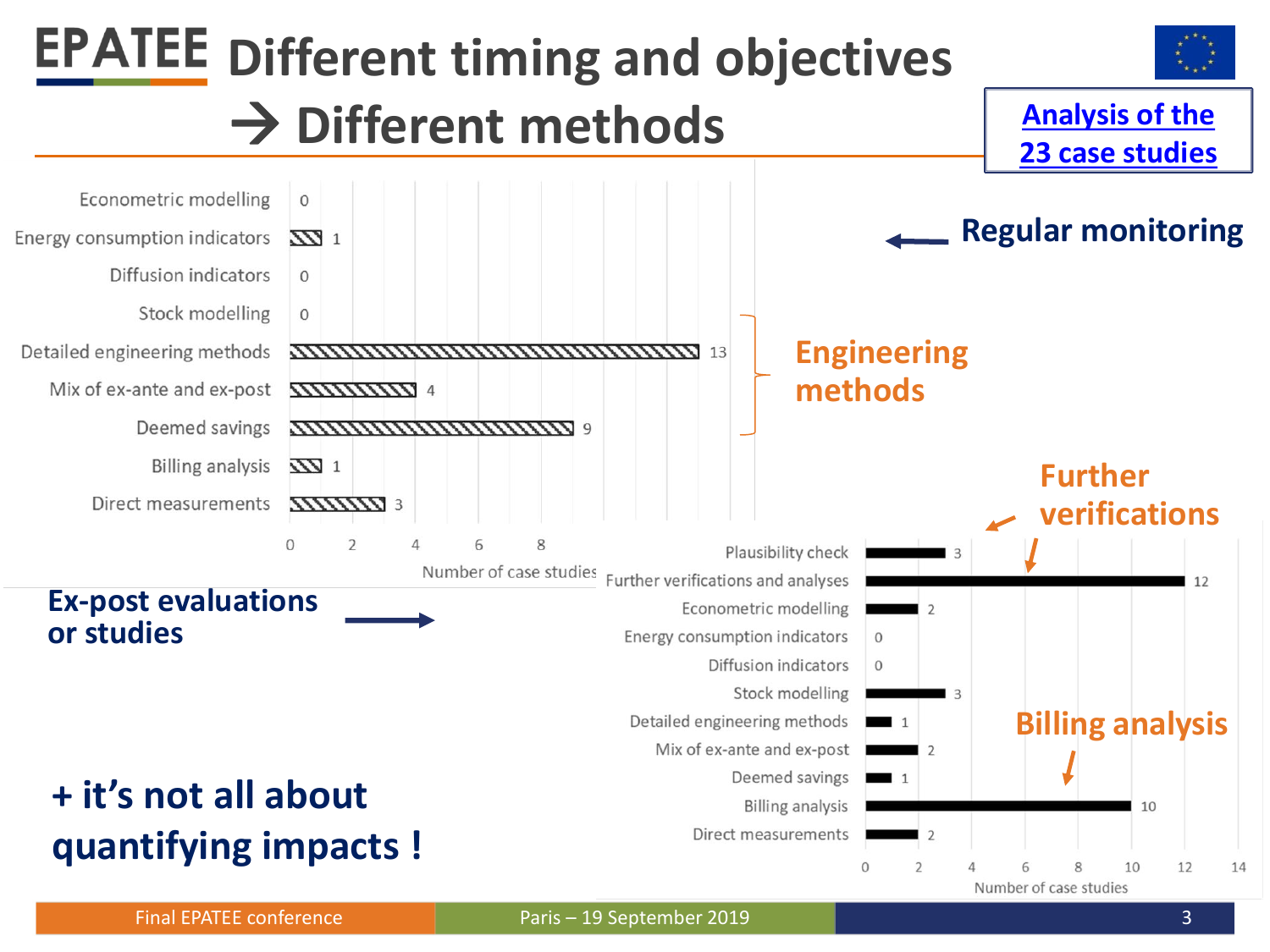

 $\rightarrow$  None of the method gives "more real" savings

Both provides interesting results

**EPATEE**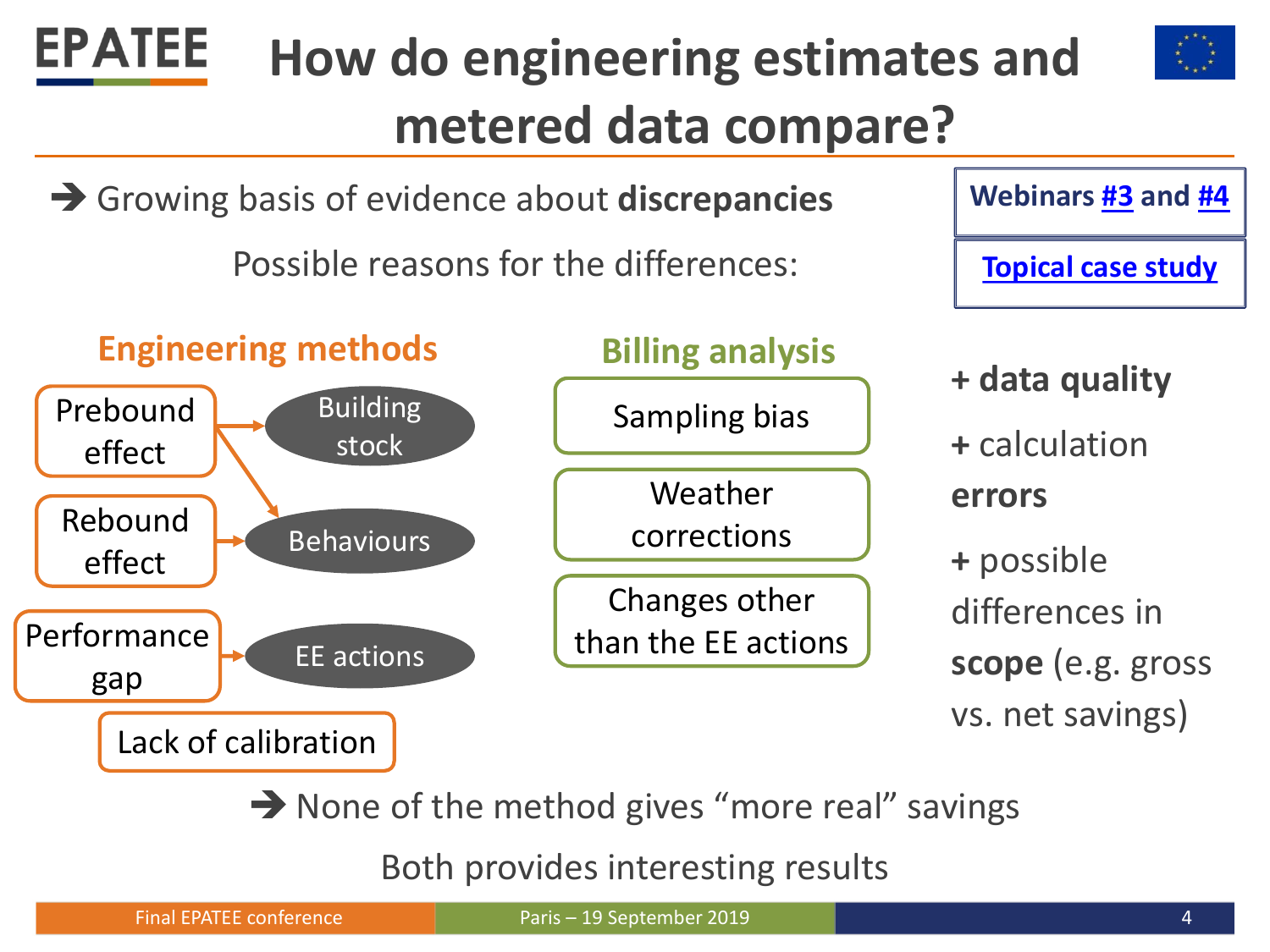### **EPATEE How do engineering estimates and metered data compare?**



- Most studies show "metered savings" **<** "modelled savings" **on average**
- On average = there are cases in both senses (" $\lt$ " and " $\gt$ ")
- Analysing the reasons for differences often require additional data, so not always possible